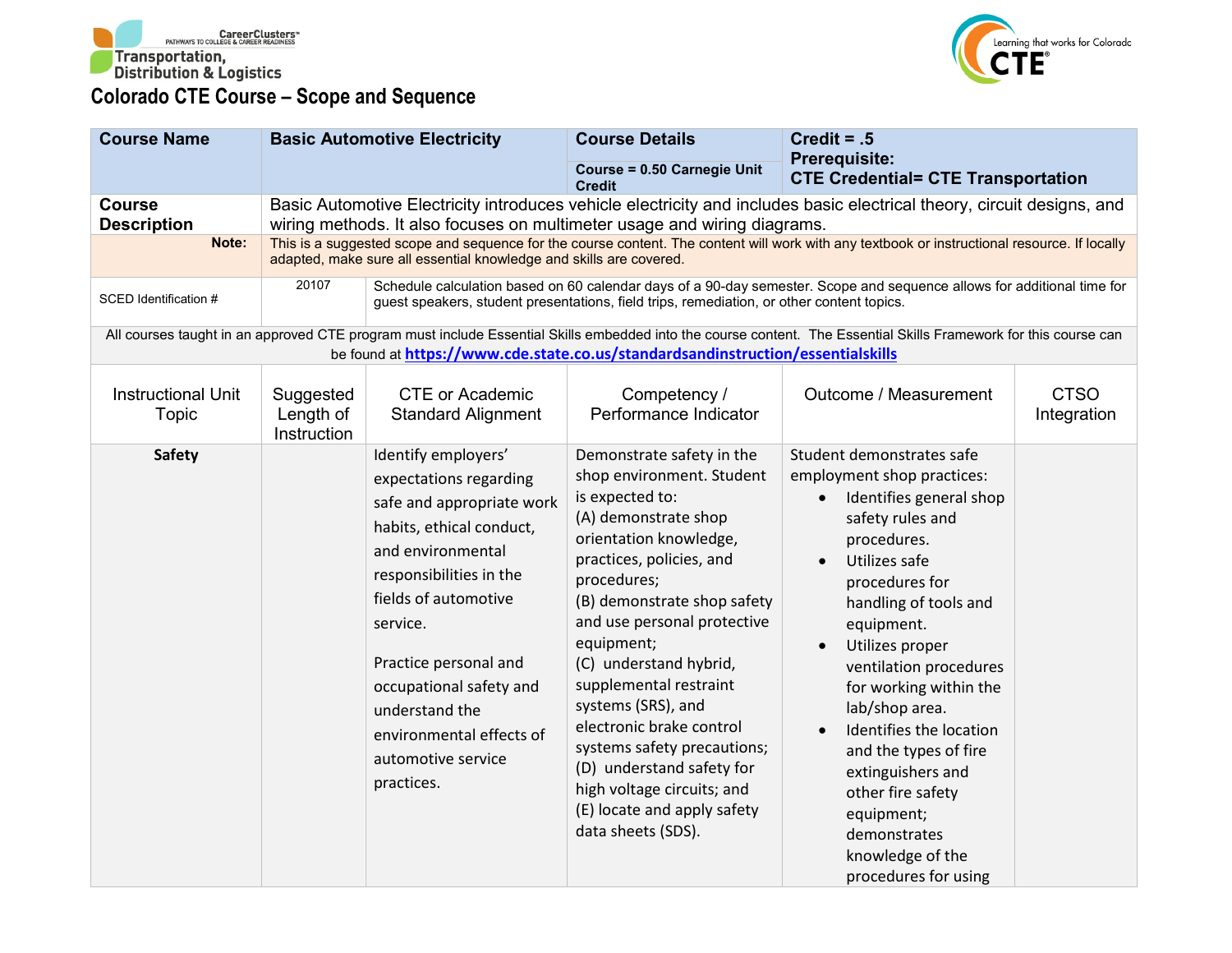



| DISTRIBUTION & LOGISTICS |                                                 |                                                                                                                                                                                       |                                                                                                                                                                                                                                                                                                                                                                                                                                                                                                                                                                                                                                                     |  |
|--------------------------|-------------------------------------------------|---------------------------------------------------------------------------------------------------------------------------------------------------------------------------------------|-----------------------------------------------------------------------------------------------------------------------------------------------------------------------------------------------------------------------------------------------------------------------------------------------------------------------------------------------------------------------------------------------------------------------------------------------------------------------------------------------------------------------------------------------------------------------------------------------------------------------------------------------------|--|
|                          |                                                 |                                                                                                                                                                                       | fire extinguishers and<br>other safety<br>equipment.<br>Complies with the<br>$\bullet$<br>required use of safety<br>glasses, ear<br>protection, gloves, and<br>shoes during lab/shop<br>activities.<br>Demonstrates awareness of<br>the safety aspects of<br>supplemental restraint<br>systems (SRS), electronic brake<br>control systems, and hybrid<br>vehicle high voltage circuits.<br>Demonstrates awareness of<br>the safety aspects of high<br>voltage circuits (such as high<br>intensity discharge (HID)<br>lamps, ignition systems,<br>injection systems, etc.).<br>Locates and demonstrates<br>knowledge of safety data<br>sheets (SDS). |  |
| Power, Magnetism         | Understand the scientific                       | Student understands and                                                                                                                                                               | <b>State basics of Electron</b>                                                                                                                                                                                                                                                                                                                                                                                                                                                                                                                                                                                                                     |  |
| and Electricity          | principles related to<br>power and electricity. | applies concepts of power<br>and electricity to<br>automobiles. Student is<br>expected to:<br>(A) understand power and<br>calculations;<br>(B) understand properties<br>of Magnetism' | Theory:<br>Conductors, semi-<br>$\bullet$<br>conductors and<br>Insulators<br>Current flow theory -<br>$\bullet$<br>electron, conventional<br>Demonstrates knowledge of<br>electrical/electronics series,<br>parallel, and series-parallel                                                                                                                                                                                                                                                                                                                                                                                                           |  |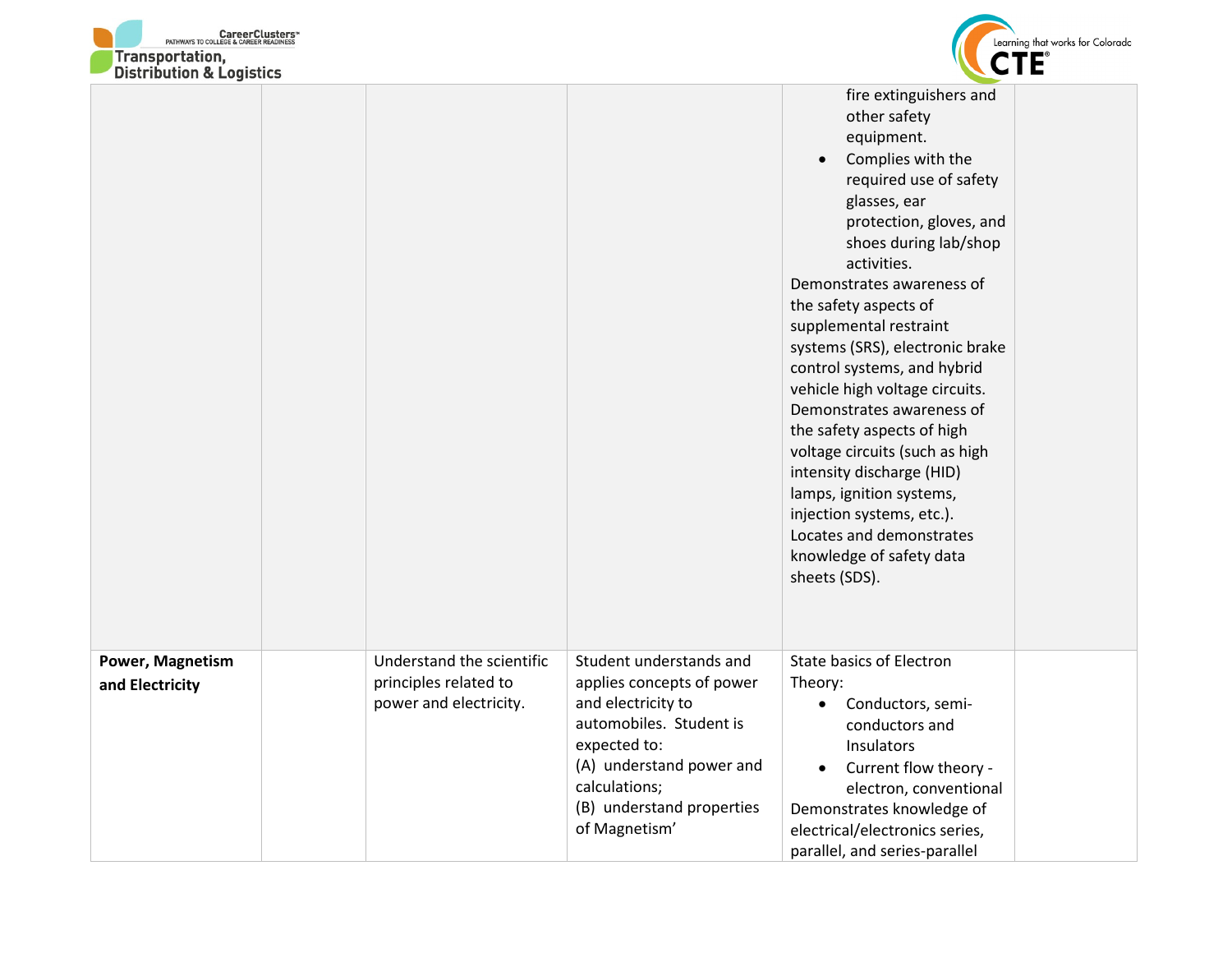



| DISTRIBUTION & LOGISTICS                       |                                                                   |                                                                                                                                                                                                                                                                                                                                                                                                                  |                                                                                                                                                                                                                                                                                                                                                                                                                                                                                    |
|------------------------------------------------|-------------------------------------------------------------------|------------------------------------------------------------------------------------------------------------------------------------------------------------------------------------------------------------------------------------------------------------------------------------------------------------------------------------------------------------------------------------------------------------------|------------------------------------------------------------------------------------------------------------------------------------------------------------------------------------------------------------------------------------------------------------------------------------------------------------------------------------------------------------------------------------------------------------------------------------------------------------------------------------|
|                                                |                                                                   | (C) understand atoms and<br>their relation to energy<br>(Electron Theory);<br>(D) understand voltage,<br>voltage calculations;<br>(E) understand Ohm's law<br>and its relationship to<br>voltage, resistance, and<br>amperage.<br>(F) understands direct and<br>alternating current;<br>(G) understands electrical<br>circuits (series, parallel, and<br>series and parallel)<br>(H) understands voltage<br>drop | circuits using principles of<br>electricity (Ohm's Law). P-1<br>Uses wiring diagrams to trace<br>electrical/electronic circuits. P-<br>$\mathbf{1}$<br>Demonstrate knowledge of<br>the causes and effects from<br>shorts, grounds, opens, and<br>resistance problems in<br>electrical/electronic circuits. P-<br>$\overline{2}$<br>Checks operation of electrical<br>circuits with a test light. P-2<br>Checks operation of electrical<br>circuits with fused jumper<br>wires. P-2 |
| <b>Batteries and Testing</b>                   | <b>Understand vehicle</b><br>batteries and testing<br>mechanisms. | Student is expected to:<br>(A) understand how<br>batteries work.<br>(B) understand and apply<br>technical skills for the<br>testing of automotive<br>batteries, including the use<br>of digital multimeters and;<br>(C) understand and apply<br>concepts of electrical<br>measurements.                                                                                                                          | Measures key-off battery drain<br>(parasitic draw). P-1<br>Demonstrates proper use of a<br>digital multimeter (DMM)<br>when measuring source<br>voltage, voltage drop<br>(including grounds), current<br>flow, and resistance. P-1                                                                                                                                                                                                                                                 |
| <b>Starting and Charging</b><br><b>Systems</b> | Understand the starting<br>and charging systems of<br>vehicles.   | <b>Understand the Starting</b><br>System. Student is expected<br>to:<br>(A) understand the starter<br>current draw test<br>(B) Understand the starter<br>circuit voltage drop tests<br>(C) understand the Starter<br>relays and solenoids                                                                                                                                                                        | Performs starter current draw<br>test; determines necessary<br>action. P-1<br>Perform starter circuit voltage<br>drop tests; determine<br>necessary action. P-1<br>Inspects and tests starter<br>relays and solenoids;                                                                                                                                                                                                                                                             |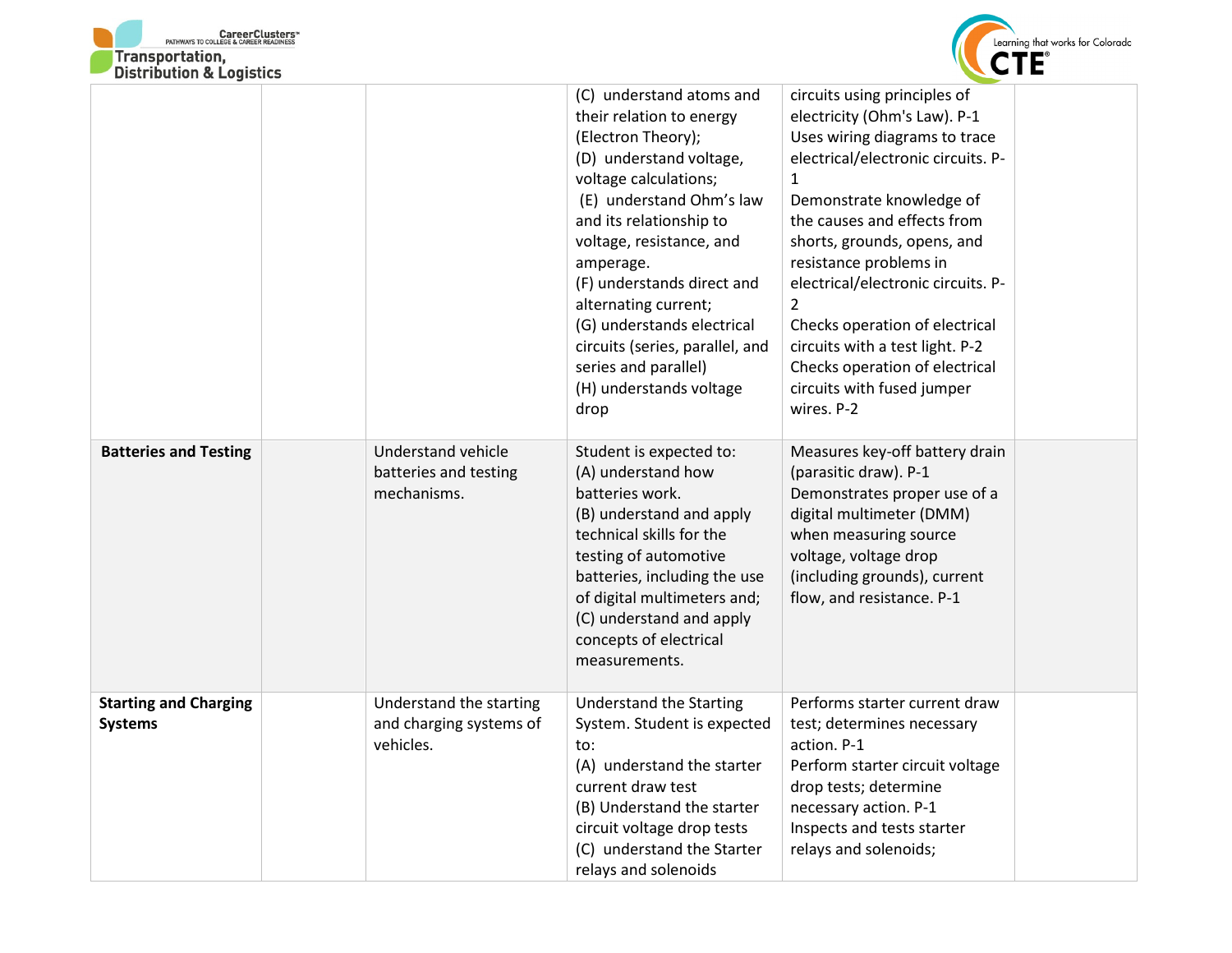



| DISTRIBUTION & LOGISTICS                  |                                             |                                                                                                                                                                                                                                                                                                                                                                                                        |                                                                                                                                                                                                                                                                                                                                                                                                                                                                                                                                                                                                                                                                                                                                                           |
|-------------------------------------------|---------------------------------------------|--------------------------------------------------------------------------------------------------------------------------------------------------------------------------------------------------------------------------------------------------------------------------------------------------------------------------------------------------------------------------------------------------------|-----------------------------------------------------------------------------------------------------------------------------------------------------------------------------------------------------------------------------------------------------------------------------------------------------------------------------------------------------------------------------------------------------------------------------------------------------------------------------------------------------------------------------------------------------------------------------------------------------------------------------------------------------------------------------------------------------------------------------------------------------------|
|                                           |                                             | (D) understand starter<br>removal and installation<br>(E) understand test<br>switches, connectors, and<br>wires of starter control<br>circuits.<br><b>Understand the Charging</b><br>System. Student is expected<br>to:<br>(A) Understand the Output<br>test and how it is used;<br>(B) Understand generator<br>drive belts (alternator); and<br>(C) understand charging<br>circuits voltage drop test | determine necessary action. P-<br>2<br>Removes and installs starter in<br>a vehicle. P-1<br>Inspects and test switches,<br>connectors, and wires of<br>starter control circuits;<br>determines necessary action.<br>$P-2$<br>Inspects and tests fusible links,<br>circuit breakers, and fuses;<br>determines necessary action.<br>$P-1$<br>Performs charging system<br>output test; determines<br>necessary action. P-1<br>Inspects, adjusts, or replaces<br>generator (alternator) drive<br>belts; check pulleys and<br>tensioners for wear; checks<br>pulley and belt alignment. P-1<br>Removes, inspects, and re-<br>installs generator (alternator).<br>$P-2$<br>Performs charging circuit<br>voltage drop tests; determines<br>necessary action. P-1 |
| <b>Electrical Symbols</b><br>and Diagrams | Understand electrical<br>symbols and wiring | <b>Understand Electrical</b><br>Symbols and Wiring                                                                                                                                                                                                                                                                                                                                                     | Reforms solder repair of<br>electrical wiring. P-1                                                                                                                                                                                                                                                                                                                                                                                                                                                                                                                                                                                                                                                                                                        |
|                                           | diagrams for automotive<br>vehicles.        | Diagrams. Student is<br>expected to:<br>(A)Read and apply<br>automotive electrical wiring<br>diagrams; and<br>(B) Understand power<br>source, control, load, and<br>ground                                                                                                                                                                                                                             | Replaces electrical connectors<br>and terminal ends. P-1                                                                                                                                                                                                                                                                                                                                                                                                                                                                                                                                                                                                                                                                                                  |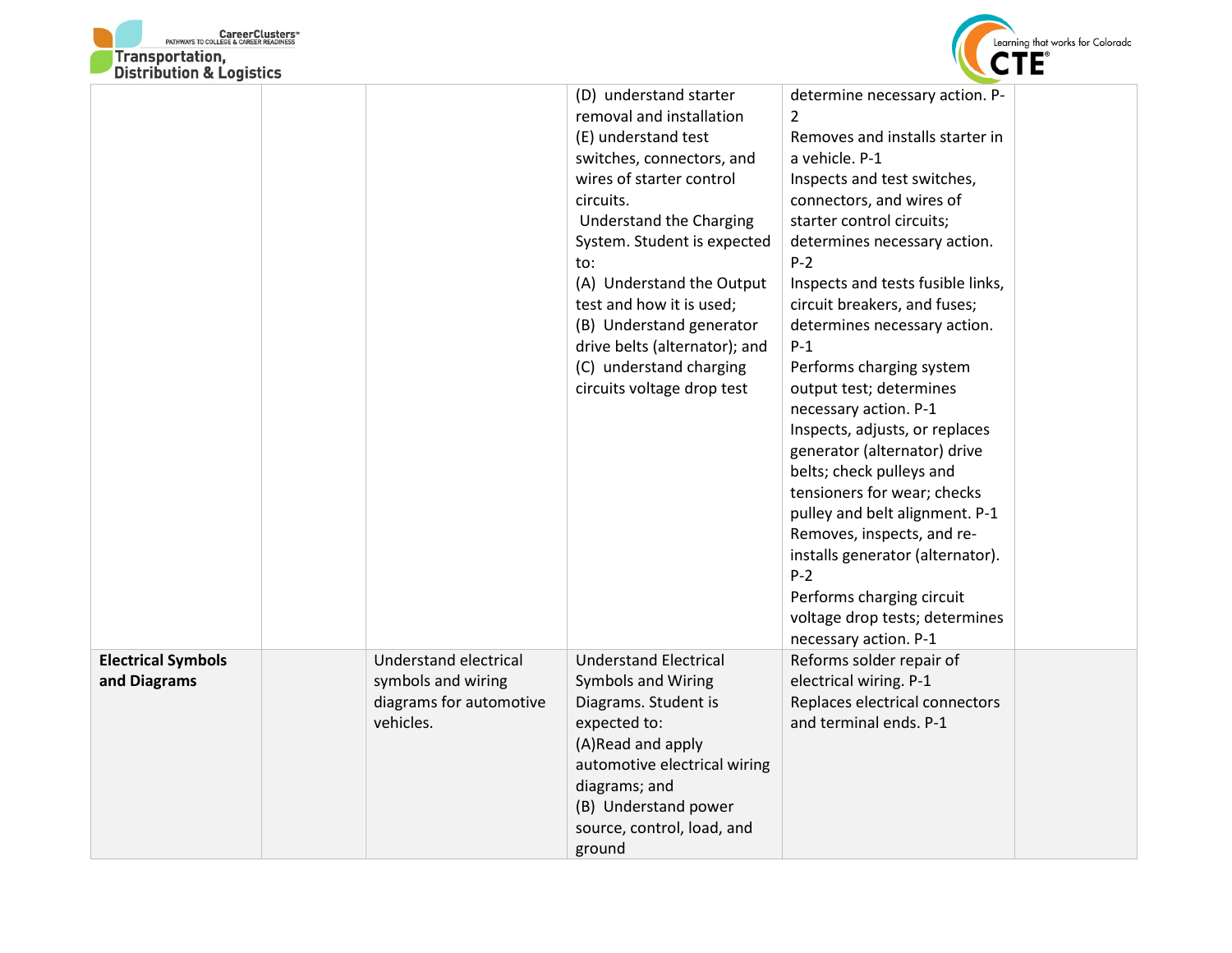



| <b>Battery Services and</b><br><b>Troubleshooting</b> | Performs vehicle battery<br>services. | expected to:<br>$\bullet$<br>$\bullet$<br>battery. | Student uses electrical and<br>technical knowledge to<br>perform basic vehicle<br>battery services. Student is<br>(A) Perform battery<br>services, including:<br>State-of-charge test<br><b>Determine Battery</b><br>capacity<br><b>Restore Electronic</b><br>memory functions<br>Check battery,<br>battery cells,<br>battery cables,<br>connectors, clamps,<br>and hold-downs<br>Slow/fast battery<br>charge<br>Jump-start<br>Understand High-voltage<br>circuits of electric or hybrid<br>electric vehicle and related<br>safety precautions.<br>Identify electronic modules,<br>security systems, radios,<br>and other accessories that<br>require re-initialization or<br>code entry after<br>reconnecting vehicle<br>Understand Hybrid vehicle<br>auxiliary (12volt) battery. | Performs battery state-of-<br>charge test; determines<br>necessary action. P-1<br>Confirms proper battery<br>capacity for vehicle<br>application; performs battery<br>capacity test; determines<br>necessary action. P-1<br>Maintains or restores<br>electronic memory functions.<br>$P-1$<br>Inspects and cleans battery;<br>fills battery cells; checks<br>battery cables, connectors,<br>clamps, and hold-downs. P-1<br>Performs slow/fast battery<br>charge according to<br>manufacturer's<br>recommendations. P-1<br>Jump-starts vehicle using<br>jumper cables and a booster<br>or an auxiliary power supply.<br>$P-1$<br>Identifies high-voltage circuits<br>of electric or hybrid electric<br>vehicle and related safety<br>precautions. P-3<br>Identifies electronic modules,<br>security systems, radios, and<br>other accessories that require<br>re-initialization or code entry<br>after reconnecting vehicle<br>battery. P-1<br>Identifies hybrid vehicle<br>auxiliary (12volt) battery<br>service, repair, and test<br>procedures. P-3 |  |
|-------------------------------------------------------|---------------------------------------|----------------------------------------------------|------------------------------------------------------------------------------------------------------------------------------------------------------------------------------------------------------------------------------------------------------------------------------------------------------------------------------------------------------------------------------------------------------------------------------------------------------------------------------------------------------------------------------------------------------------------------------------------------------------------------------------------------------------------------------------------------------------------------------------------------------------------------------------|-------------------------------------------------------------------------------------------------------------------------------------------------------------------------------------------------------------------------------------------------------------------------------------------------------------------------------------------------------------------------------------------------------------------------------------------------------------------------------------------------------------------------------------------------------------------------------------------------------------------------------------------------------------------------------------------------------------------------------------------------------------------------------------------------------------------------------------------------------------------------------------------------------------------------------------------------------------------------------------------------------------------------------------------------------|--|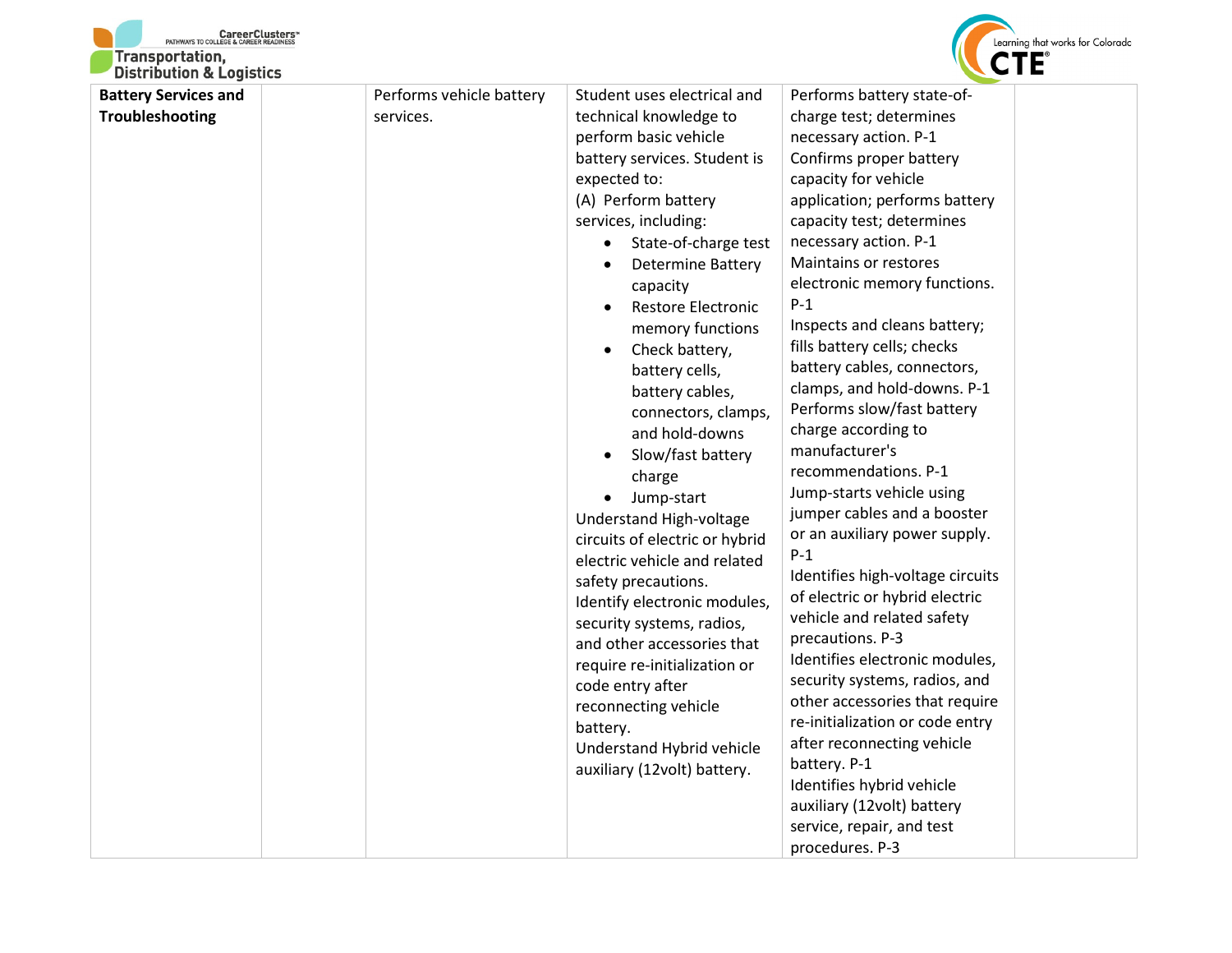



| Supplemental                              | Use and apply information                                                       | Understand electrical                                                                                                                                                                                                                                                                                                                                                                                          | Diagnoses supplemental                                                                                                                                                                                                                                                                                                                                                                                                                                                                                                                                                                                                                                                                                                                                                                           |  |
|-------------------------------------------|---------------------------------------------------------------------------------|----------------------------------------------------------------------------------------------------------------------------------------------------------------------------------------------------------------------------------------------------------------------------------------------------------------------------------------------------------------------------------------------------------------|--------------------------------------------------------------------------------------------------------------------------------------------------------------------------------------------------------------------------------------------------------------------------------------------------------------------------------------------------------------------------------------------------------------------------------------------------------------------------------------------------------------------------------------------------------------------------------------------------------------------------------------------------------------------------------------------------------------------------------------------------------------------------------------------------|--|
| <b>Restraints Systems</b><br>(Air Bags)   | to inspect and repair<br>vehicle supplemental<br>restraints systems.            | applications to vehicle<br>supplemental restraints<br>systems.                                                                                                                                                                                                                                                                                                                                                 | restraint system (SRS)<br>concerns; determines<br>necessary action.<br>Disables and enables<br>supplemental restraint system<br>(SRS). P-1                                                                                                                                                                                                                                                                                                                                                                                                                                                                                                                                                                                                                                                       |  |
| <b>Vehicle Computer</b><br><b>Systems</b> | Use and apply information<br>to inspect and repair<br>vehicle computer systems. | Understand electrical<br>applications to vehicle<br>computer systems. Student<br>is expected to understand<br>electrical systems related<br>to:<br>(A) brakes (general and<br>hydraulic)<br>(B) Power-Assist Units<br>(C) Miscellaneous (Wheel<br>Bearing, parking, other<br>electrical, Etc.)<br>(D) electronic breaks and<br>traction control systems<br>(E) suspension and steering<br>(F) wheels and tires | Describes procedure for<br>performing a road test to<br>check brake system operation;<br>including an anti-lock brake<br>system (ABS). P-1<br>Identifies components of<br>brake warning light system. P-<br>1<br>Checks brake pedal travel<br>with, and without, engine<br>running to verify proper power<br>booster operation. P-2<br>Checks vacuum supply<br>(manifold or auxiliary pump)<br>to vacuum-type power<br>booster. P-1<br>Checks parking brake<br>operation and parking brake<br>indicator light system<br>operation; determines<br>necessary action. P-1<br>Checks operation of brake<br>stop light switch. P-1<br>Identifies traction<br>control/vehicle stability<br>control system components. P-<br>3<br>Describes the operation of a<br>regenerative braking system.<br>$P-3$ |  |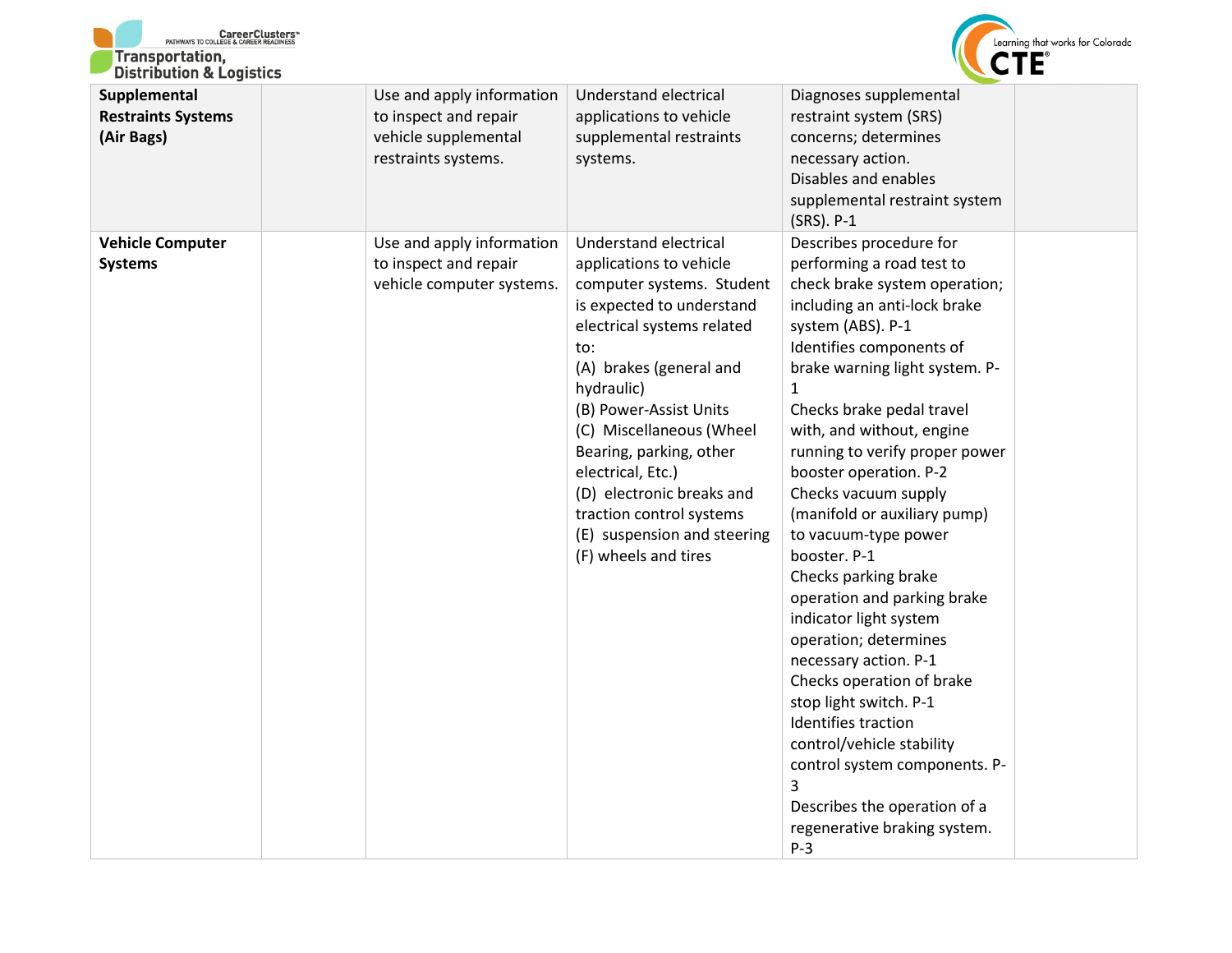



| DISTRIBUTION & LOGISTICS |  | $\sim$                          |
|--------------------------|--|---------------------------------|
|                          |  | Inspects electric power-        |
|                          |  | assisted steering. P-3          |
|                          |  | Dismounts, inspects, and        |
|                          |  | remounts tire on wheel          |
|                          |  | equipped with tire pressure     |
|                          |  | monitoring system sensor. P-2   |
|                          |  | Identifies and tests tire       |
|                          |  | pressure monitoring systems     |
|                          |  | (indirect and direct) for       |
|                          |  | operation; verifies operation   |
|                          |  | of instrument panel lamps. P-2  |
|                          |  | Demonstrates knowledge of       |
|                          |  | steps required to remove and    |
|                          |  | replace sensors in a tire       |
|                          |  | pressure monitoring system.     |
|                          |  | $P-2$                           |
|                          |  | Identifies hybrid vehicle power |
|                          |  | steering system electrical      |
|                          |  | circuits and safety             |
|                          |  | precautions. P-2                |
|                          |  | Describes the function of the   |
|                          |  | power steering pressure         |
|                          |  | switch. P-3                     |
|                          |  |                                 |
|                          |  |                                 |
|                          |  |                                 |
|                          |  |                                 |
|                          |  |                                 |
|                          |  |                                 |
|                          |  |                                 |
|                          |  |                                 |
|                          |  |                                 |
|                          |  |                                 |
|                          |  |                                 |
|                          |  |                                 |
|                          |  |                                 |
|                          |  |                                 |
|                          |  |                                 |